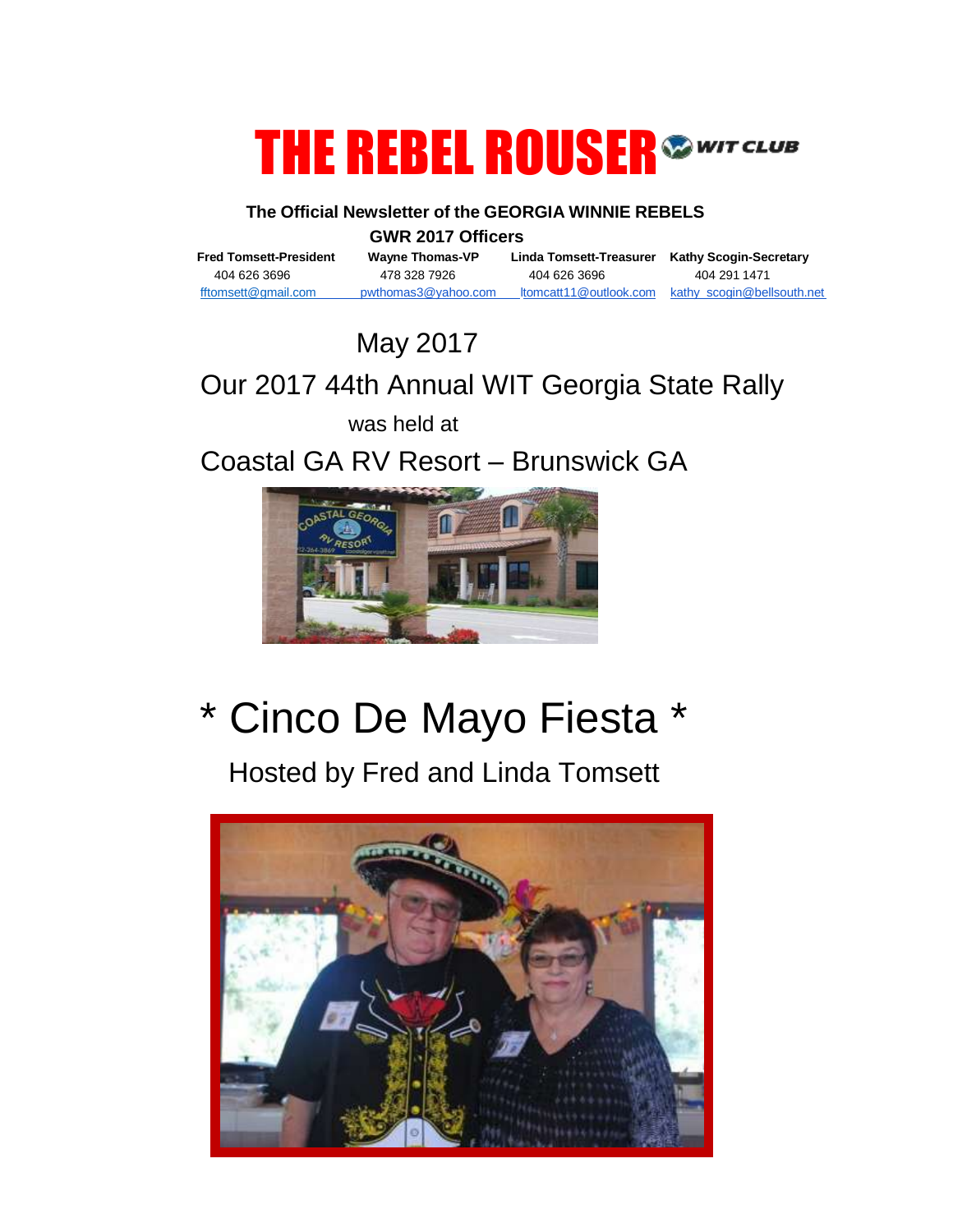*In Attendance: Jim & Barbara Bell Hubert & JoAn Blankenship Lyn Brown Milt & Paul Burtch Paul & Nancy Carrier Bobby & Wanda Eubanks John & Mary Ann Findies Franklin & Margaret Jackson Max & Winky Parker Kathy Scogin Pat & Wayne Thomas Fred & Linda Tomsett Jim Tudor Jim & Carol Daniel James & Cynthia McManus Allen & Patty Wheelus* 





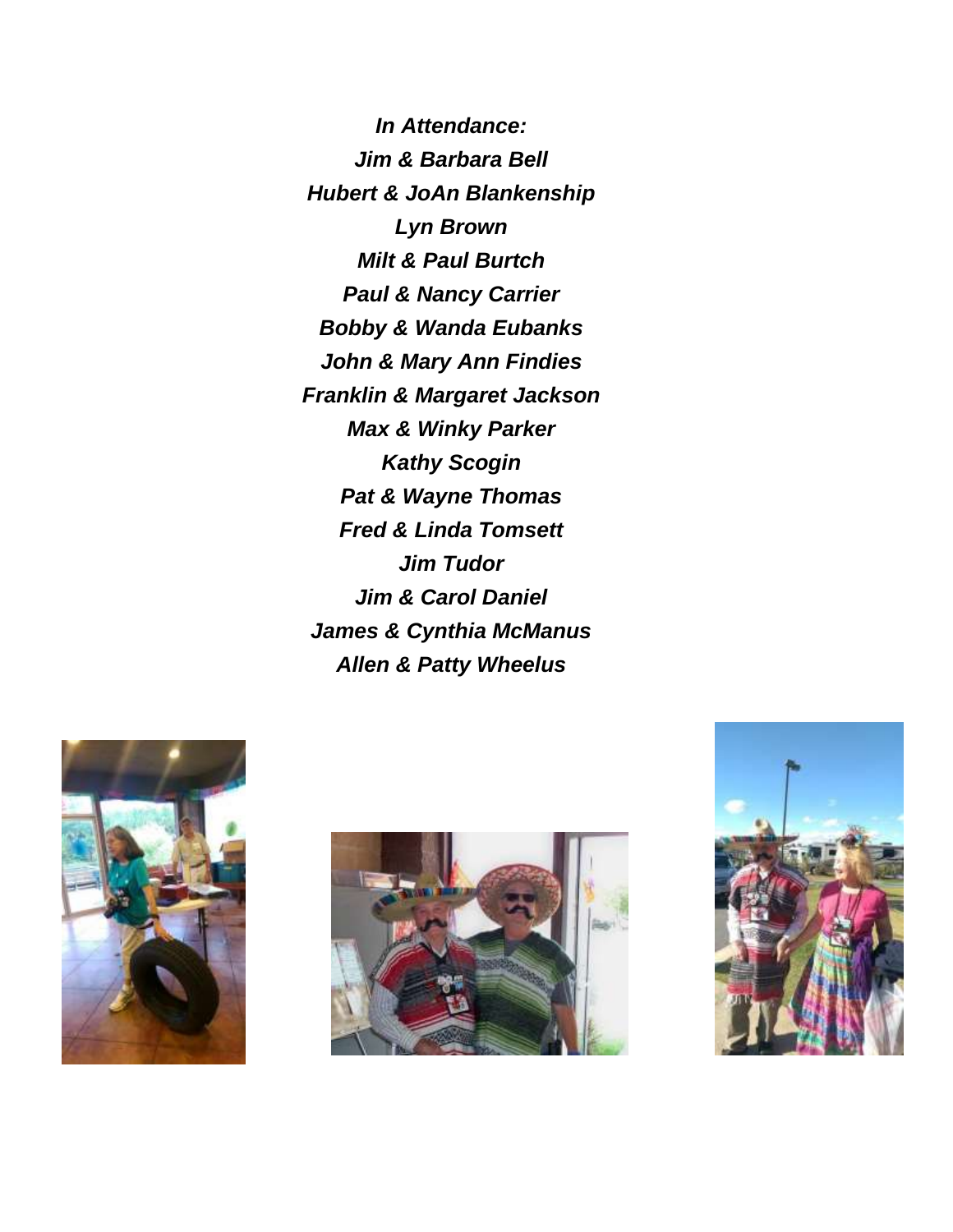*2017 Georgia WIT Rally Schedule / Activities – Loads of things to do and fun to be had!*

*Explore campground and nearby attractions Meet and greet Hamburger Welcome Cash Bingo Opening Ceremony GNR and WIT Tours Seminar Ice Cream Social WIT Coach Open House Happy Hour Live Auction Outside Games- Bean Bag Baseball, Snake Toss, Corn Hole, Hot Dog Lunch Pet Parade Jewelry Making Presentation by Dean Woodruff / Integrity RV Entertainment- Lynnie Pearl Drawings for 50/50, Door Prizes, GA Basket, Raffle, WIT Store Cake Walk Live Music by The Band Silver*

*If you missed this one, we missed you and hope to see you at an outing soon !*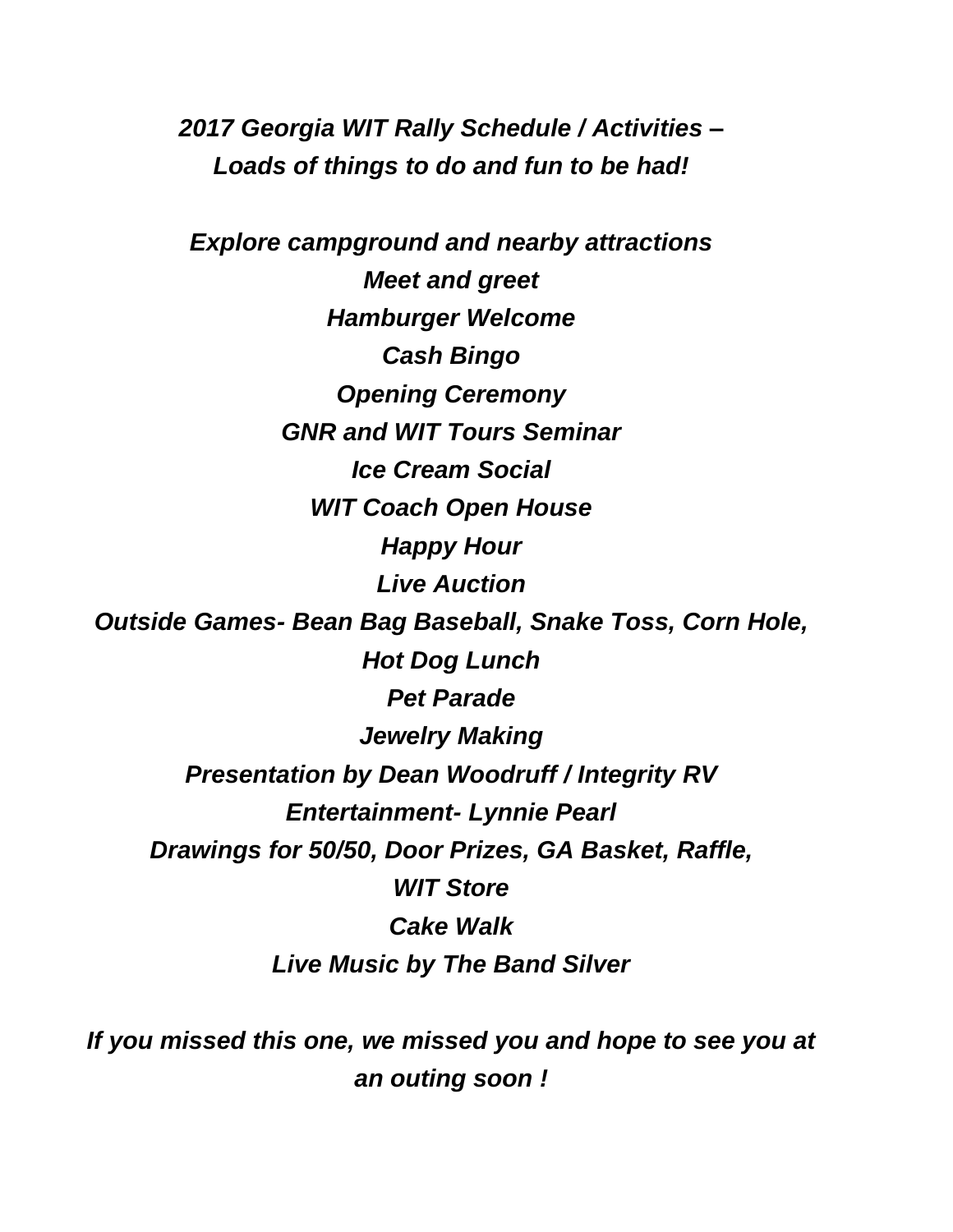



*Ice Cream Social So much laughter from Lynnie Pearl* 





 *Meals and Tickets Sales* 







**The Band Silver Willie was in the house!**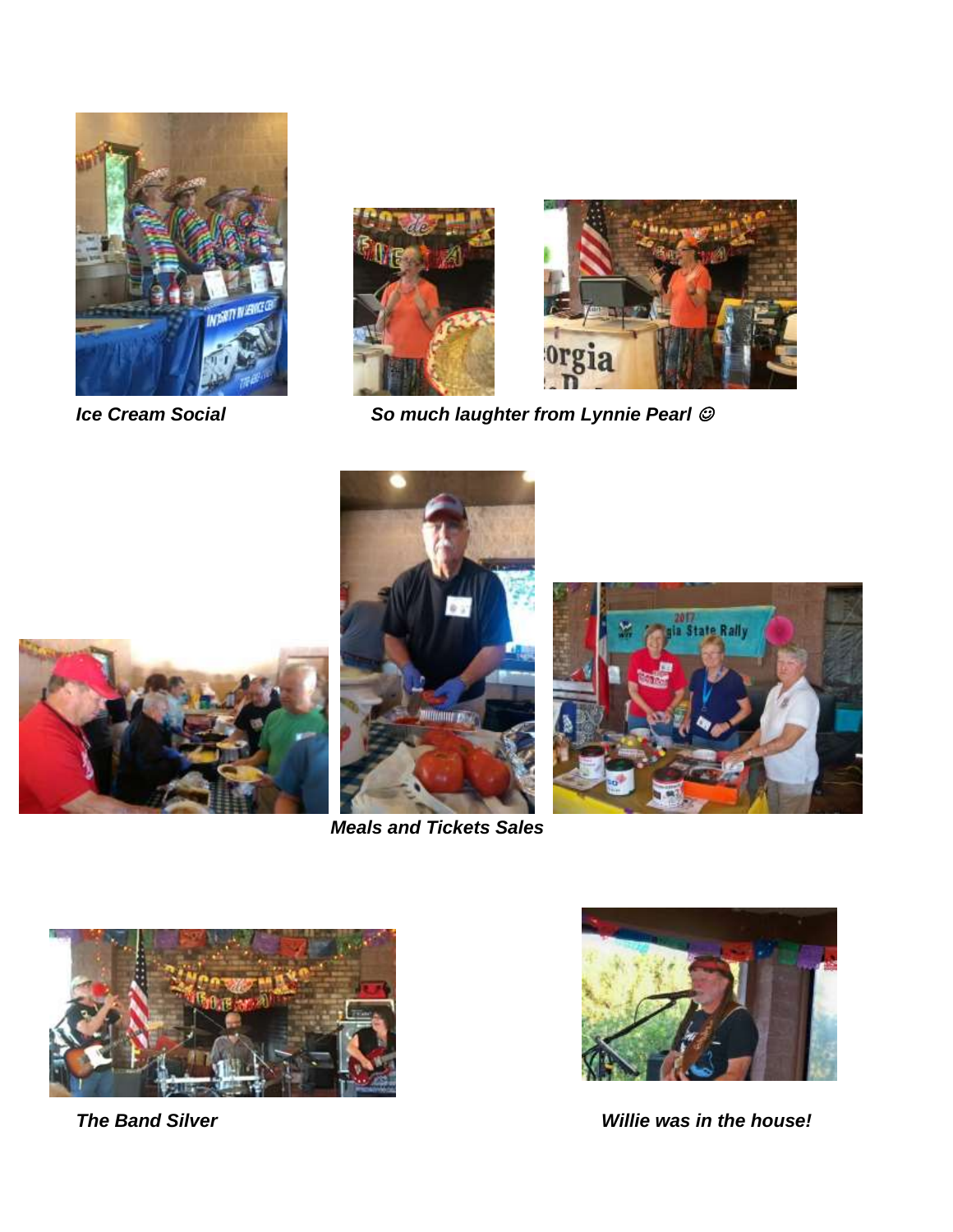

*Dean Woodruff of Integrity RV* 



 *Our favorite auctioneer – Jim Bell* 



*Stewart & Tammy Smith – WIT Eastern Area Reps*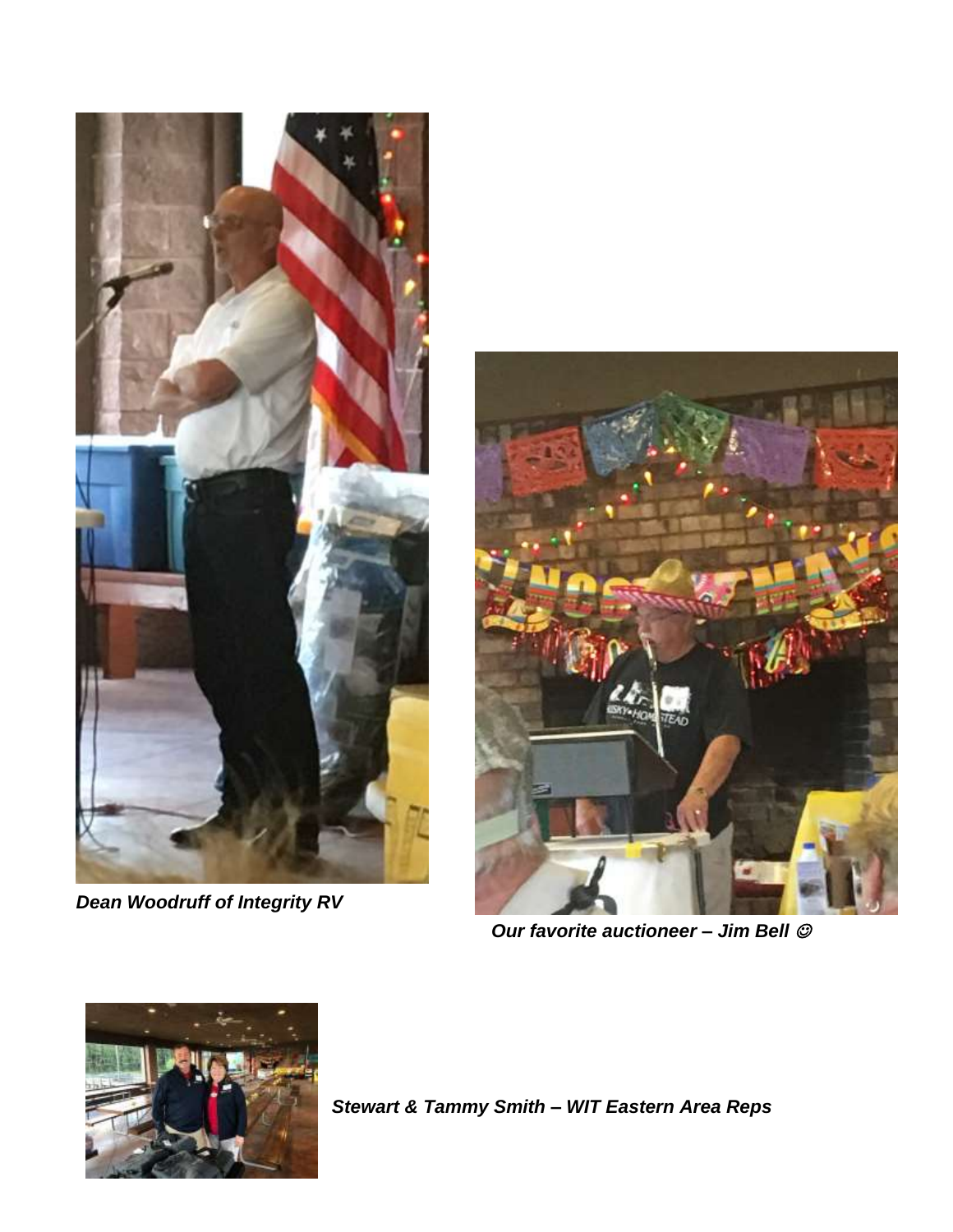*A Special Thank You to Fred Tomsett, Rally Coordinator, for all you do!!* 



### *Thank you Thank you Thank you*

- …to Fred and Linda Tomsett our host for rally
- …to John and Elaine Byrnside / Chemseal for providing burgers for Wednesday cookout
- …to Farm and City Insurance for providing ice cream for Thursday Ice Cream Social
- …to everyone that donated items for the Auction, GA Basket, and Cake Walk
- …Sky-Med for donating breakfast Friday morning and presentation
- …Mary Ann Findeis for the fun Jewelry Making Class
- …to Apalachee RV Center for donations, door prizes and presentation
- …to Integrity RV for donations, door prizes, and presentation
- …to everyone that cooked, grilled, served, cleaned for all the wonderful meals we enjoyed
- …to everyone that took charge of the games and activities
- …to members of Gone with the Winnies, Metro Atlanta Winnies and Sta-Goners for all your time, energy, donations and help to make this rally a success
- …to WIT Club, Walex, Valterra,Camping World, Meguiars, Mid State RV Center, Thetford, Camco, Shurflo, KOA, Integrity RV, Lichtsinn Motors, HWH for donating Door Prizes and Goodie Bag Items.
- …to all the awesome GWR family and friends that came out to enjoy the rally